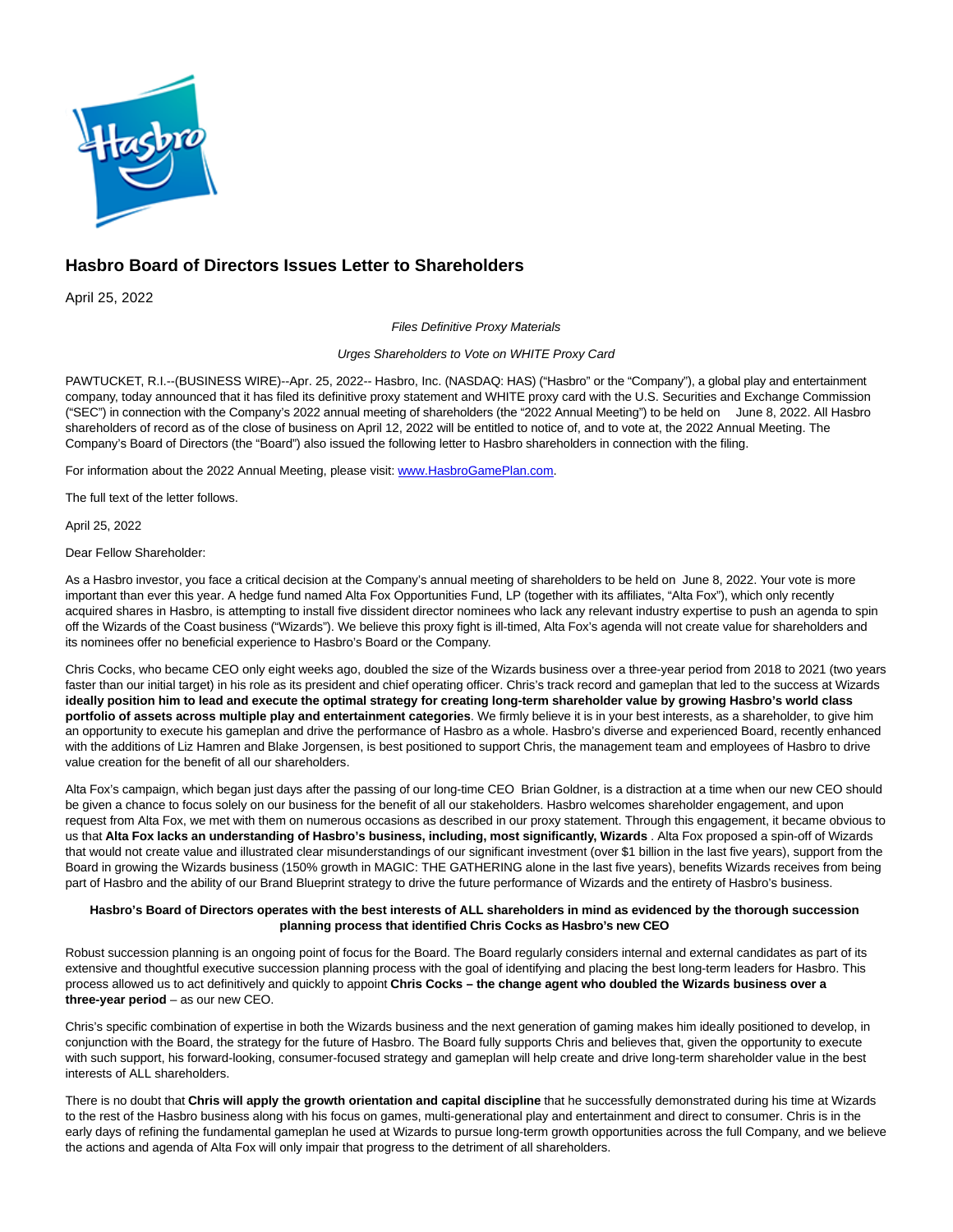### **Hasbro has invested over \$1 billion in Wizards in the last 5 years alone and a spin-off would not create value for shareholders**

Alta Fox's claim that Wizards has suffered as part of Hasbro and is starved of resources could not be further from the truth.

Over the past five years, the Board has supported Hasbro's investment of more than \$1 billion in Wizards, driving 150% growth in MAGIC: THE GATHERING alone and positioning the Company for continued and outsized growth across tabletop and digital gaming. As a result of this investment, Wizards has achieved phenomenally profitable growth through player expansion, new games and new IP. This is evident in our full-year 2021 results, which showed Wizards revenue increased 42% to \$1.28 billion. The Board has been a key support for Chris in the performance he and the Wizards teams have delivered over the last six years and the Board has consistently pushed to be more aggressive in Wizards' growth plans.

The Brand Blueprint maximizes the value of Wizards by expanding the reach and opportunity of its iconic IP into new channels, enhancing the number of ways our current fans can experience and enjoy these beloved brands and reaching new players across a holistic suite of brand executions, storytelling experiences and personal connections. For example, our upcoming MAGIC: THE GATHERING Netflix series and the theatrical release of the blockbuster DUNGEONS & DRAGONS: HONOR AMONG THIEVES feature film in 2023 – both of which will be supported by robust consumer products offerings – are strong testaments to the strength of our current Brand Blueprint strategy and demonstrate just the start of what we can achieve when we take Wizards' brands across the Blueprint flywheel.

Our Board has independently and carefully considered the appropriateness of a spin-off of Wizards and found that **a spin-off of Wizards would not create value for all shareholders**. In our view it would limit growth and result in meaningful missed strategic and financial opportunities for both Wizards and the Hasbro business overall, in contrast to Alta Fox's thesis.

In reviewing Alta Fox's proposal for a Wizards spin-off, the Board noted that Alta Fox's analysis assumed a significant multiple expansion for Wizards through reference to fundamentally flawed and inappropriate benchmarks that should not be used as a basis for strategic decision-making. Moreover, Alta Fox's analysis fails to account for significant, quantifiable dis-synergies that would result from a separation, including the shift from an owned to a third-party content creation model, duplicative overhead costs and the material cost of executing a spin-off. Alta Fox also fails to account for the impact of non-quantifiable dis-synergies, including missed opportunities to maximize the full value of Wizards IP through Hasbro's other capabilities.

## **Hasbro maintains a firm and ongoing commitment to Board refreshment and has one of the most diverse Boards in the S&P 500**

Board refreshment has been and will continue to be an ongoing priority for us. **We are always looking to find the best candidates that bring relevant expertise to help guide Hasbro's leadership to deliver strong shareholder returns** . We regularly engage with our shareholders to hear their viewpoints regarding our Board and broader corporate strategy. Importantly, our recent appointments of Liz Hamren and Blake Jorgensen marked the culmination of a thoughtful and fulsome search for new, highly qualified director candidates that began even before Brian Goldner's passing. Liz and Blake bring strong expertise in the areas relevant to Hasbro's future, including digital gaming and capital allocation, and will add valuable perspectives and skillsets to the Board.

Hasbro is a leader in its commitment to good corporate governance, shareholder engagement and maintaining a diversity of opinion and expertise on the Board. **Our highly qualified and experienced Board consists of 13 directors, 12 of whom are independent and more than half of whom are women or ethnically diverse**. The additions of Liz and Blake are a great example of the Board's commitments in action and directly reflect the feedback we heard from our shareholders to add additional expertise in digital gaming, technology and capital allocation.

To address one specific misconception from Alta Fox, we want to clarify that, effective as of his retirement from the Board in May 2021 and as a result of his vast expertise in our business and industry, Alan Hassenfeld was designated as Chairperson Emeritus. **The Chairperson Emeritus is not a member of the Board of Directors**. Alan does not vote on Board matters or sit on Board committees, and he has no voting power or other authority to manage our business affairs.

Our **track record of Board refreshment** speaks for itself. With the recent additions of Liz and Blake, and with the appointment of Chris as part of the CEO transition, we have added three new perspectives to the Board since the beginning of the year. Overall, **we have added six new directors since 2016, replacing six departing directors since 2017.** We also have plans to reduce the size of our Board in the near term, while allowing for continuity and transition time for our new Board members. Specifically, we expect to reduce the Board by one member by the 2023 annual shareholders meeting and another member by the year following, resulting in an 11-member Board by the 2024 annual shareholders meeting.

# **Our Board's expertise and experience is directly relevant to overseeing Hasbro's world class portfolio of assets across multiple play and entertainment categories**

Alta Fox is pushing a board slate with experience and qualifications that are insufficient and irrelevant to Hasbro's core in digital gaming, consumer products and entertainment. Alta Fox has also misleadingly claimed that our Board does not have enough gaming and technology experience, so we would highlight the following Hasbro directors in particular:

- **Hope Cochran contributes significant gaming experience from the more than 20 years she has spent as a senior financial executive in the digital gaming and other industries,** including as Chief Financial Officer of King Digital Entertainment, the creator of Candy Crush and other successful mobile games.
- **Ken Bronfin and Michael Burns add significant expertise in interactive media and digital businesses** through experiences leading and growing innovative global content platforms as well as spearheading strategic investments and acquisitions in the digital content and media industries.
- **Recent additions, Liz Hamren and Blake Jorgensen, bring exceptional experience in gaming, corporate leadership, finance, consumer products, technology, strategic growth and capital allocation through C-suite leadership roles at digital gaming companies.** They are proven, experienced leaders who will bring tremendous incremental value and critical thinking to Hasbro's Board.

A majority of our Board members, including Chris Cocks, Lisa Gersh, Liz Hamren, Blake Jorgensen, Ted Philip, Rich Stoddart, Mary Beth West and Linda Zecher Higgins have deep experience in consumer businesses, in direct contrast to the Alta Fox nominees, as further discussed below.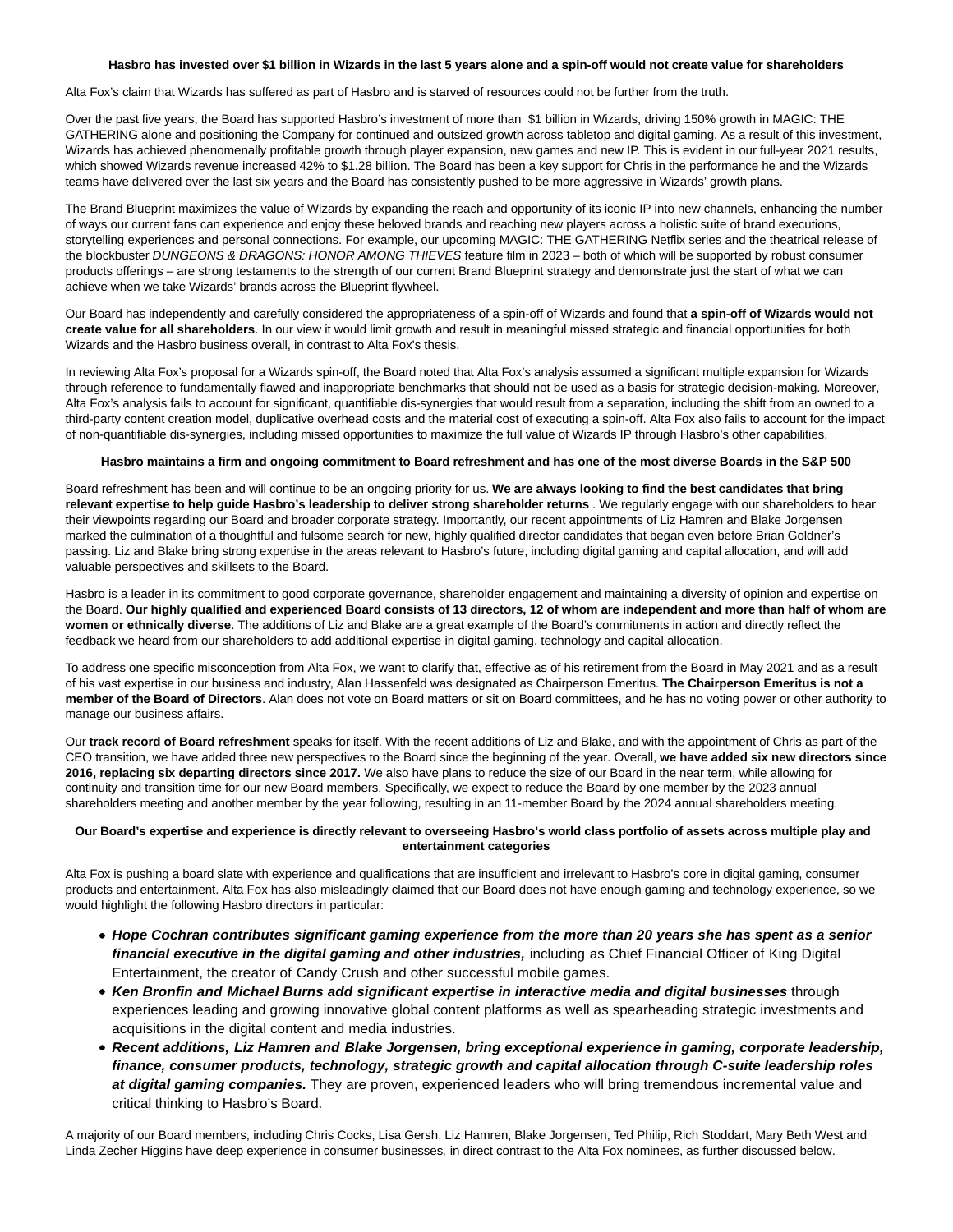## **Alta Fox's nominees lack corporate and business experience across consumer products, entertainment and gaming, all of which are critical to Hasbro's long-term success**

It is no surprise that **Alta Fox's nominees have limited qualifications** related to Hasbro's long-term success since Alta Fox's stated goal is to push a spin-off of Wizards that would not create value. Shareholders should be concerned that **if any of Alta Fox's nominees were added to the Board, they would only serve to disrupt and distract the Company from executing its strategic plans for the future of Hasbro**. Not one of the dissident nominees brings relevant expertise to support Chris in his new position as CEO, and their nominations show that Alta Fox's interests are not aligned with Chris' vision for the Company.

- Matthew Calkins, in his role as founder and CEO of Appian, has a history of shareholder unfriendly governance practices. Appian maintains a dual class share structure in which Mr. Calkins controls 77% of the voting power. Furthermore, Appian's stock price has fallen 79% since its January 2021 peak.<sup>1</sup> At the same time, Mr. Calkins has told the media that he does not pay attention to Appian's stock price, stating, "I don't take it seriously and I don't think anybody should. Stock prices move up and down."
- Jon Finkel has absolutely no experience in leadership roles at corporate companies. He is first and foremost a gamer and fan and does not have experience in driving growth and strategic value at digital gaming companies, smartly allocating capital or delivering returns for shareholders. We welcome his passion for our products, but passion for a couple of product lines does not qualify him to sit on our Board.
- Marcelo Fischer primarily brings legacy telecommunications and personal care experience neither of which are relevant to Hasbro's business model nor the omni-channel storytelling strategy so central to our success. Based on his previous company experience, where he participated in numerous spin-offs as senior vice president – finance (not as CFO), we can only expect that Mr. Fischer will advocate for the Wizards spin-off proposal being pushed by Alta Fox that would not create value.
- Rani Hublou's background is narrowly limited to marketing in the enterprise software space, and she has no experience in consumer businesses, which makes her credentials entirely irrelevant for Hasbro's core audience and fan segments. Ms. Hublou brings no qualifications in consumer businesses focused on gaming, entertainment or consumer products to the Board.
- Carolyn Johnson's experience is strictly limited to insurance and financial services. She has no experience leading or growing consumer businesses, and brings no relevant expertise in gaming, consumer products or entertainment.

# **The Brand Blueprint is a widely accepted and emulated business model and under this strategy, Hasbro has delivered exceptional growth and strong, long-term returns both on an absolute basis and relative to our closest competitors**

The Brand Blueprint is increasingly becoming the model for success today, and other IP owners are now emulating it, including competitors such as Mattel, to whom Alta Fox regularly compares us.

Alta Fox has cherry picked its numbers and refuses to acknowledge that despite recent challenges, including the disruptive industry-wide impacts of the COVID-19 pandemic, Hasbro has delivered strong returns for our shareholders over the long term.

Since the Brand Blueprint strategy was instituted in 2008, Hasbro's total shareholder return ("TSR") has outpaced the S&P 500 Consumer Durables & Apparel Index (279% versus 245%).2

Since Alta Fox wants to compare us to Mattel, in that same timeframe, Hasbro has delivered more than double Mattel's TSR on an annualized basis (10% versus 4.1%) and ~3.7x on an aggregate basis (279% versus 76%).

Up to the start of the COVID-19 pandemic, our relative TSR results are even stronger. Hasbro's TSR of 296% up until the beginning of COVID outperformed both the S&P 500 (212%) and S&P 500 Consumer Durables (208%).<sup>3</sup> Mattel experienced around 1% TSR over that same period.

In addition, we urge shareholders to look at the performance Chris has driven at Wizards over the last six years, with the support of the Board, and ask themselves if they should at least afford him the opportunity to execute his vision for Hasbro.

# **Alta Fox is pushing for the formation of a capital allocation committee, whose role would de facto duplicate that of our existing Finance Committee**

Alta Fox wants you to believe that the Board is not focused on capital allocation, which shows another lack of understanding of our business. Hasbro has a long-established Board Finance Committee, which assists the Board in overseeing the Company's annual and long-term financial plans, capital structure, use of funds, investments, financial and risk management and proposed significant acquisitions and other transactions. **The Finance Committee's mandate is to ensure disciplined capital allocation and that all capital allocation decisions are in the best interests of shareholders**. This Committee is Chaired by Mary Beth West and comprised of Board members Michael Burns, Hope Cochran, Tracy Leinbach and most recently, Blake Jorgensen.

## **Reject the Alta Fox Nominees – Vote FOR Hasbro's Board of Directors**

The Board is fully aligned behind Chris Cocks in his leadership role and looks forward to helping him plan and execute Hasbro's long-term corporate strategy, as the Board has supported him in executing the Wizards' strategy over the last six years.

We are very disappointed that Alta Fox continues to be more interested in chasing headlines and making a name for its founder and fund than engaging constructively. It has used a cherry-picked narrative that is not representative of the actions our Board has taken to try to constructively and quickly resolve this matter in the best interests of all shareholders.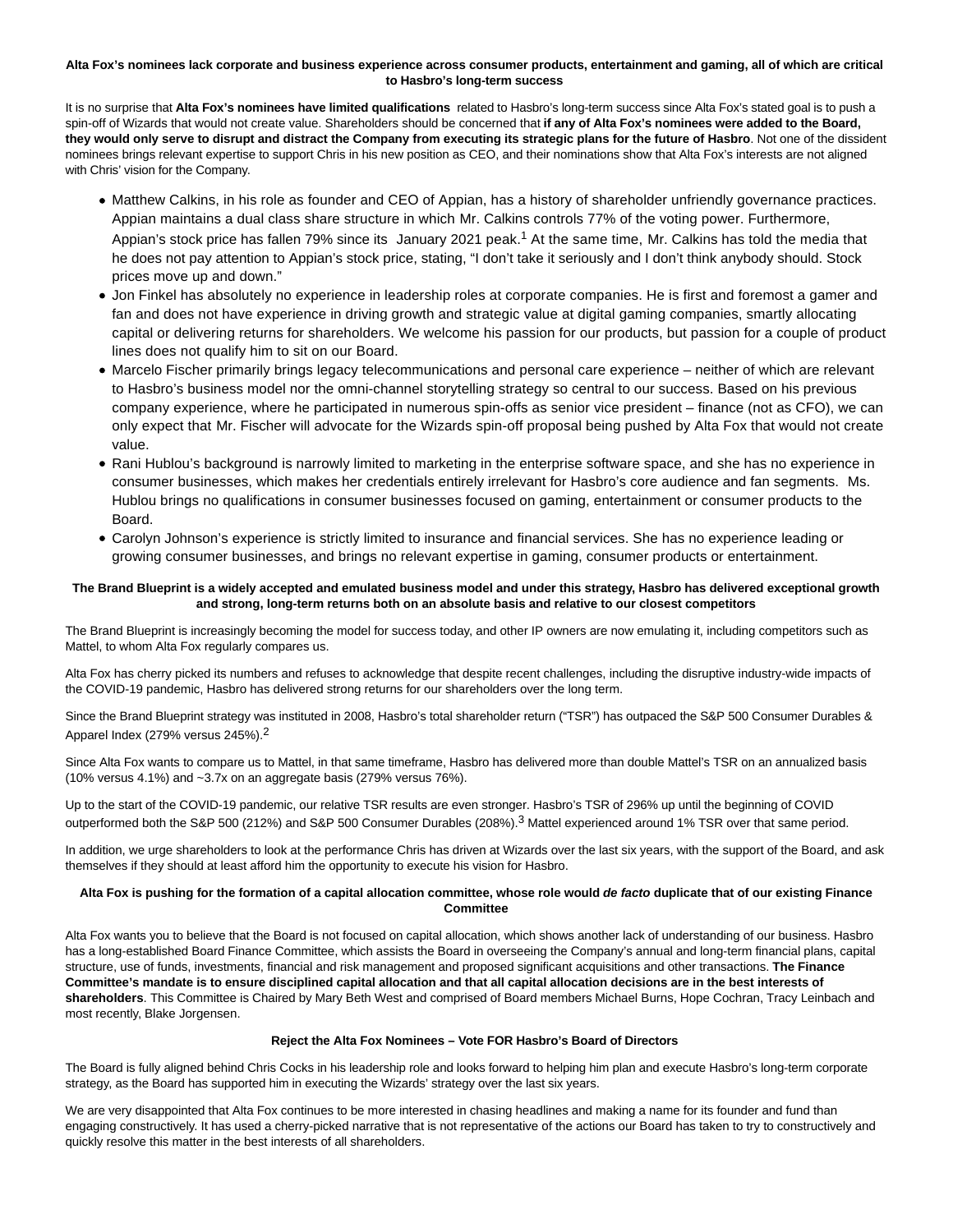Alta Fox's analytical errors, weak candidate slate, demonstrated misunderstanding of our business and attempts to push the Hasbro Board and management team into a settlement, including in advance of the appointment of a successor CEO, are emblematic of an overall approach that will create a distraction, rather than drive thoughtful decision-making by a new CEO with a strong track record of value creation.

Having held his role for less than two months, Chris has not yet been able to show the full potential of his vision for the Company or apply the proven track record of growth and value creation that he demonstrated during his leadership of Wizards to Hasbro. We encourage shareholders to support Chris in executing in his new role, employing the Wizards gameplan at Hasbro and enacting his vision, along with the full support of our highly skilled, diverse, proven and recently refreshed Board.

# **VOTE THE WHITE PROXY CARD TODAY**

The Board of Directors of Hasbro recommends shareholders vote "FOR ALL" the nominees proposed by the Hasbro Board at the upcoming annual meeting on the WHITE proxy card. Hasbro shareholders of record as of the close of business on April 12, 2022 will be entitled to notice of, and to vote at, the annual meeting. As a reminder, due to our continued safety precautions, our annual meeting will be held virtually at 9:00 a.m. Eastern Time on June 8, 2022 a[t www.cesonlineservices.com/has22\\_vm,](https://cts.businesswire.com/ct/CT?id=smartlink&url=http%3A%2F%2Fwww.cesonlineservices.com%2Fhas22_vm&esheet=52696047&newsitemid=20220424005104&lan=en-US&anchor=www.cesonlineservices.com%2Fhas22_vm&index=2&md5=9806416f0dd02e78376eaee15cf381d7) and we will not be meeting in person. Shareholders are not required to participate in our virtual meeting to vote on the proposals. Hasbro urges shareholders to vote their shares in advance of the annual meeting by one of the methods described in the proxy statement.

Shareholders should NOT sign, return or vote any gold proxy card sent to you by Alta Fox. Only the latest dated proxy card will count at Hasbro's 2022 Annual Meeting. Hasbro's Board urges shareholders to DISCARD all gold proxy cards and materials sent to you by Alta Fox.

Shareholders who have any questions or need assistance voting may contact the Company's proxy solicitors, Innisfree M&A Incorporated, toll-free at 1 (877) 825-8971, or Morrow Sodali LLC, toll-free at 1 (800) 662-5200.

Thank you for your continued support of Hasbro.

Sincerely,

The Hasbro Board of Directors

### **About Hasbro**

Hasbro (NASDAQ: HAS) is a global play and entertainment company committed to making the world a better place for all children, fans and families. Hasbro delivers immersive brand experiences for global audiences through consumer products, including toys and games; entertainment through eOne, its independent studio; and gaming, led by the team at Wizards of the Coast, an award-winning developer of tabletop and digital games best known for fantasy franchises MAGIC: THE GATHERING and DUNGEONS & DRAGONS.

The company's unparalleled portfolio of approximately 1,500 brands includes MAGIC: THE GATHERING, NERF, MY LITTLE PONY, TRANSFORMERS, PLAY-DOH, MONOPOLY, BABY ALIVE, DUNGEONS & DRAGONS, POWER RANGERS, PEPPA PIG and PJ MASKS, as well as premier partner brands. For the past decade, Hasbro has been consistently recognized for its corporate citizenship, including being named one of the 100 Best Corporate Citizens by 3BL Media and one of the World's Most Ethical Companies by Ethisphere Institute. Important business and brand updates are routinely shared on our Investor Relations website, Newsroom and social channels (@Hasbro on Twitter, Instagram, Facebook and LinkedIn.)

© 2022 Hasbro, Inc. All Rights Reserved.

#### **Forward-Looking Statements**

This communication contains "forward-looking statements" within the meaning of the Private Securities Litigation Reform Act of 1995. These forwardlooking statements may be accompanied by such words as "anticipate," "believe," "could," "estimate," "expect," "forecast," "intend," "may," "plan," "potential," "project," "target," "will" and other words and terms of similar meaning. Among other things, these forward-looking statements may include statements concerning: the impact and contributions of our new director appointments, and our ability to achieve our financial and business plans, goals and objectives, including achieving long-term sustainable profitable growth and long-term value for shareholders. Specific factors that might cause such a difference include those risks detailed from time to time in Hasbro's filings with the SEC. The statements contained herein are based on Hasbro's current beliefs and expectations and speak only as of the date of this communication. Except as may be required by law, Hasbro does not undertake any obligation to make any revisions to the forward-looking statements contained in this communication or to update them to reflect events or circumstances occurring after the date of this communication. You should not place undue reliance on forward-looking statements.

#### **Additional Information and Where to Find It**

Hasbro has filed with the SEC a definitive proxy statement on Schedule 14A on April 25, 2022, containing a form of WHITE proxy card, and other relevant documents with respect to its solicitation of proxies for Hasbro's 2022 annual meeting of shareholders (the "2022 Annual Meeting"). INVESTORS AND SECURITY HOLDERS ARE URGED TO READ THE DEFINITIVE PROXY STATEMENT (INCLUDING ANY AMENDMENTS OR SUPPLEMENTS THERETO) FILED BY HASBRO AND ANY OTHER RELEVANT DOCUMENTS FILED WITH THE SEC CAREFULLY AND IN THEIR ENTIRETY BECAUSE THEY CONTAIN OR WILL CONTAIN IMPORTANT INFORMATION ABOUT ANY SOLICITATION. Investors and security holders may obtain copies of these documents and other documents filed with the SEC by Hasbro free of charge through the website maintained by the SEC a[t www.sec.gov.](https://cts.businesswire.com/ct/CT?id=smartlink&url=http%3A%2F%2Fwww.sec.gov&esheet=52696047&newsitemid=20220424005104&lan=en-US&anchor=www.sec.gov&index=3&md5=acf3543af5d8cb060d458211e3154e6f) Copies of the documents filed by Hasbro are also available free of charge by accessing Hasbro's website at [www.hasbro.com.](https://cts.businesswire.com/ct/CT?id=smartlink&url=http%3A%2F%2Fwww.hasbro.com&esheet=52696047&newsitemid=20220424005104&lan=en-US&anchor=www.hasbro.com&index=4&md5=57944df6c6eb0a612f3266d86d6f472c)

### **Participants to the Solicitation**

Hasbro, its directors and executive officers and other members of management and employees may be deemed to be participants in the solicitation of proxies with respect to a solicitation by Hasbro in connection with matters to be considered at the 2022 Annual Meeting. Information about Hasbro's executive officers and directors, including information regarding the direct and indirect interests, by security holdings or otherwise, is available in Hasbro's definitive proxy statement for the 2022 Annual Meeting, which was filed with the SEC on April 25, 2022. To the extent holdings of Hasbro securities reported in the definitive proxy statement for the 2022 Annual Meeting have changed, such changes have been or will be reflected on